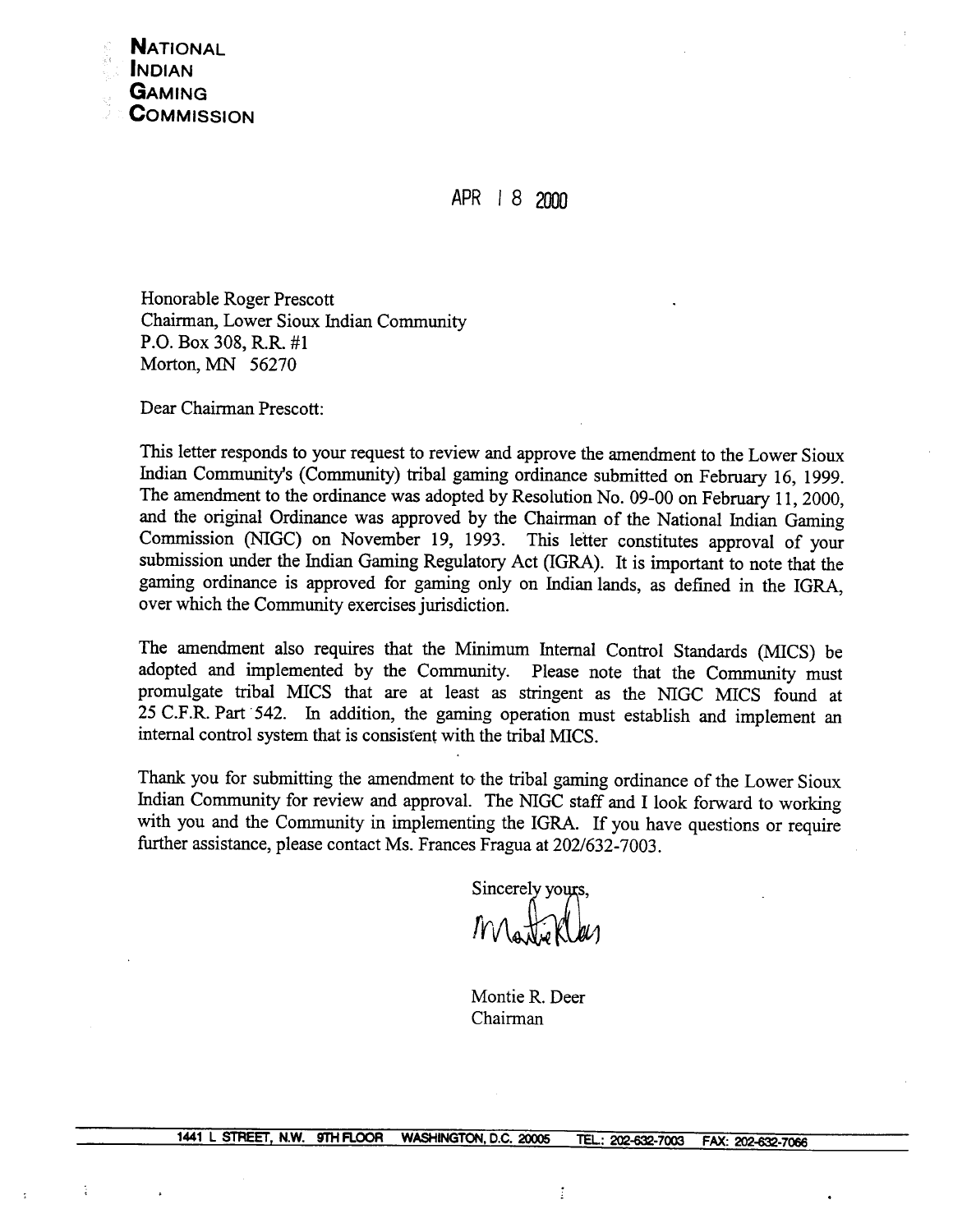

## **Lower Sioux Indian Community**

**P.O. Box 308 • RR#1 • Morton. MN 56270** 

FEB 16 1999

Resolution No. 09-00

WHEREAS, on November 11, 1993 the Lower Sioux Community Council adopted, and the Chairman of the National Indian Gaming Commission, acting under the authority of the Indian Gaming Regulatory Act of 1988, 25 U.S.C. §2710(b)(l)(B) (1994), subsequently approved, the Lower Sioux Community Gaming Ordinance, under which the Lower Sioux Indian Community licenses and regulates gaming on the Lower Sioux Indian Reservation; and

WHEREAS, in 1999 the State of Minnesota, by adopting Ch. 206, H.F. 1825, Minn. Laws 1999, amending Minnesota Statues sect. 240.10, authorized the regulation and play in the State of Minnesota of certain non-banking card games; and

WHEREAS, the definition of "Class II gaming" in the Indian Gaming Regulatory Act of 1988, 25 U.S.C. §2703(7)(A)(ii) (1994) includes non-banking "card games that ... are explicitly authorized by the laws of the State ... but only if such card games are played in conformity with those laws and regulations (if any) of the State regarding hours or periods of operation of such card games or limitations on wages or pot sizes in such card games"; and

WHEREAS, the National Indian Gaming Commission has adopted Minimum Internal Control Standards for the play of card games, including non-banking card games; and

WHEREAS, the Lower Sioux Indian Community Council has concluded that it is in the best interests of the Lower Sioux Indian Community to amend the Lower Sioux Gaming Ordinance to permit the licensing, regulation, and play of non-banking card games on the Lower Sioux Reservation in conformity with the laws and regulations of the State of Minnesota, and in conformity with the Minimum Internal Control Standards of the National Indian Gaming Commission;

NOW THEREFORE BE IT RESOLVED that the Lower Sioux Indian Community Council does herewith approve the attached Amendment to Article XI of the Lower Sioux Gaming Ordinance; and

BE IT FURTHER RESOLVED that the Lower Sioux Indian Community Council does herewith request that the Chairman of the National Indian Gaming Commission also approve the attached Amendment to Article XI of the Lower Sioux Gaming Ordinance.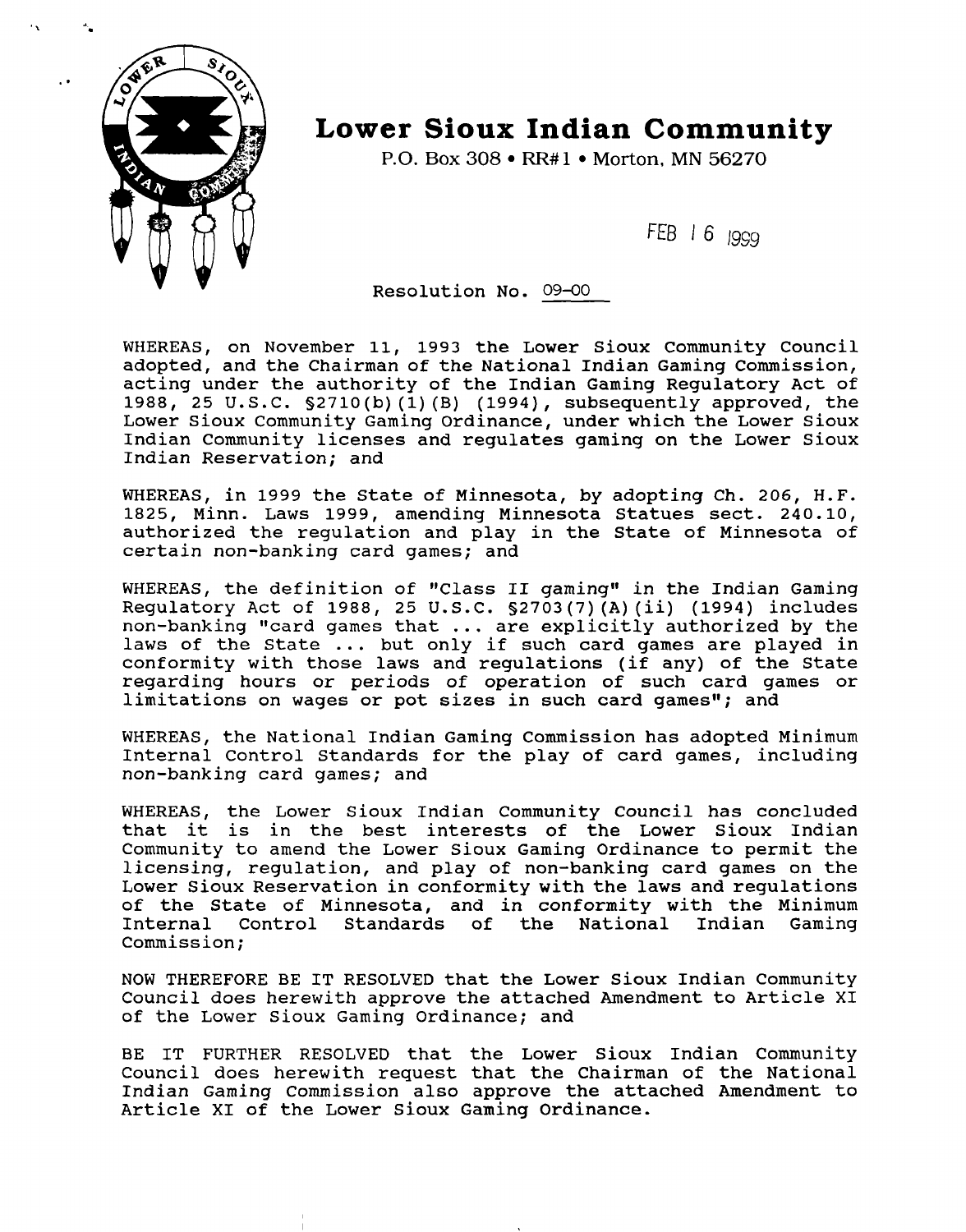I do hereby certify that the foregoing Resolution No.  $\frac{0.001}{0.0000}$  was duly **adopted by a vote of 3 for to** 0 **against at a regular meeting held on February 11** , **20- with a quorum being present.** 

 $\mathcal{A}^{\pm}$ 

 $\mathcal{L}_{\mathbf{u}}$ 

 $\mathcal{L}^{(1)}$ 

**Dated** : **ic, cretary, Ldwer Sioux** 

**Emunity council**